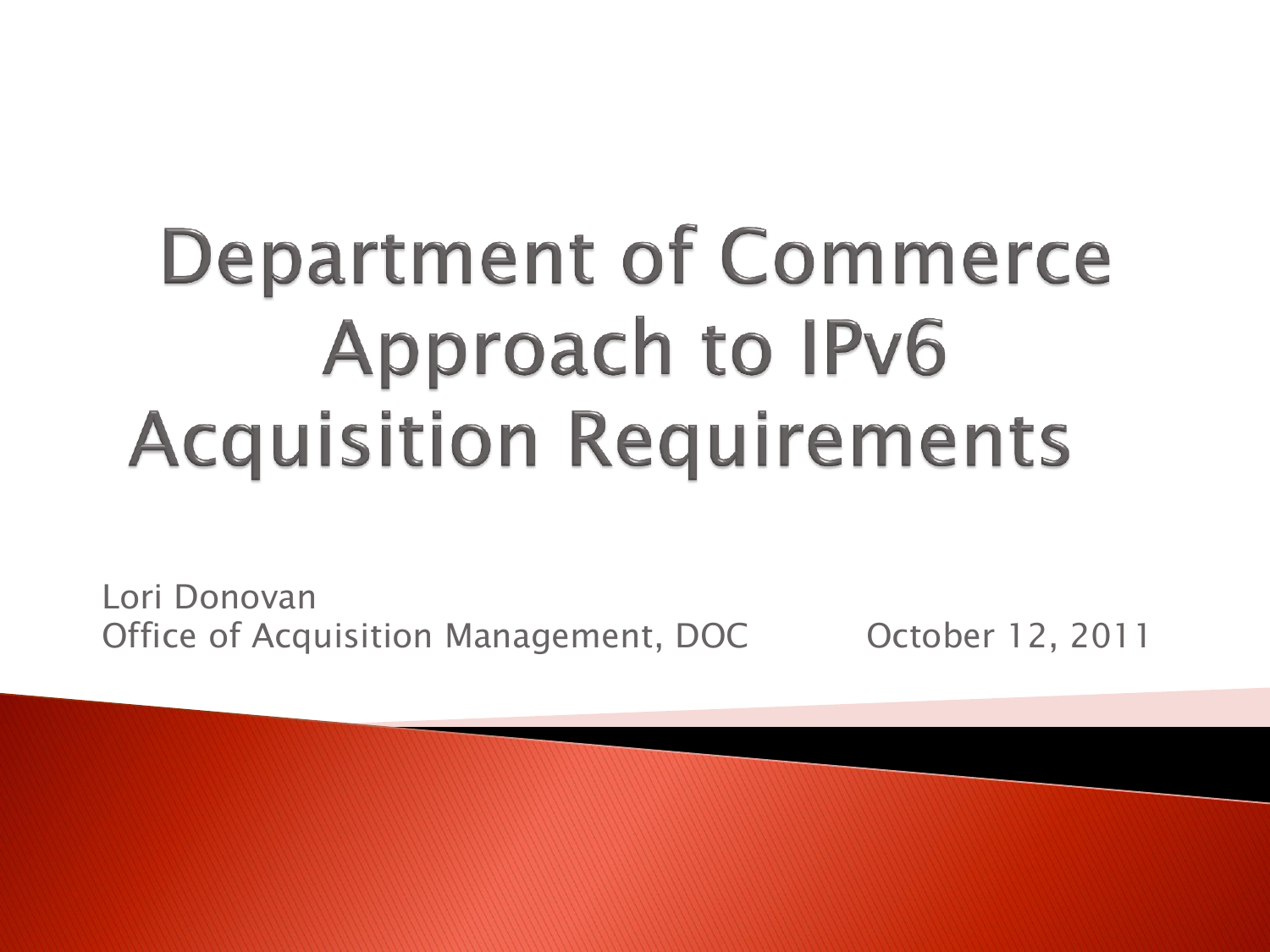## **Federal Acquisition Regulation** (FAR) Requirements

- FAR subpart 11.002(g) requires reference to and conformance with USGv6 Profile as a consideration for award, unless waived by the Chief Information Officer.
- ▶ Acquisitions subject to USGv6 conformance requirements can be accomplished through various contractual mechanisms including use of government purchase card.

**The Comment of Comment Comment Comment Comment Comment Comment Comment Comment Comment Comment Comment Comment**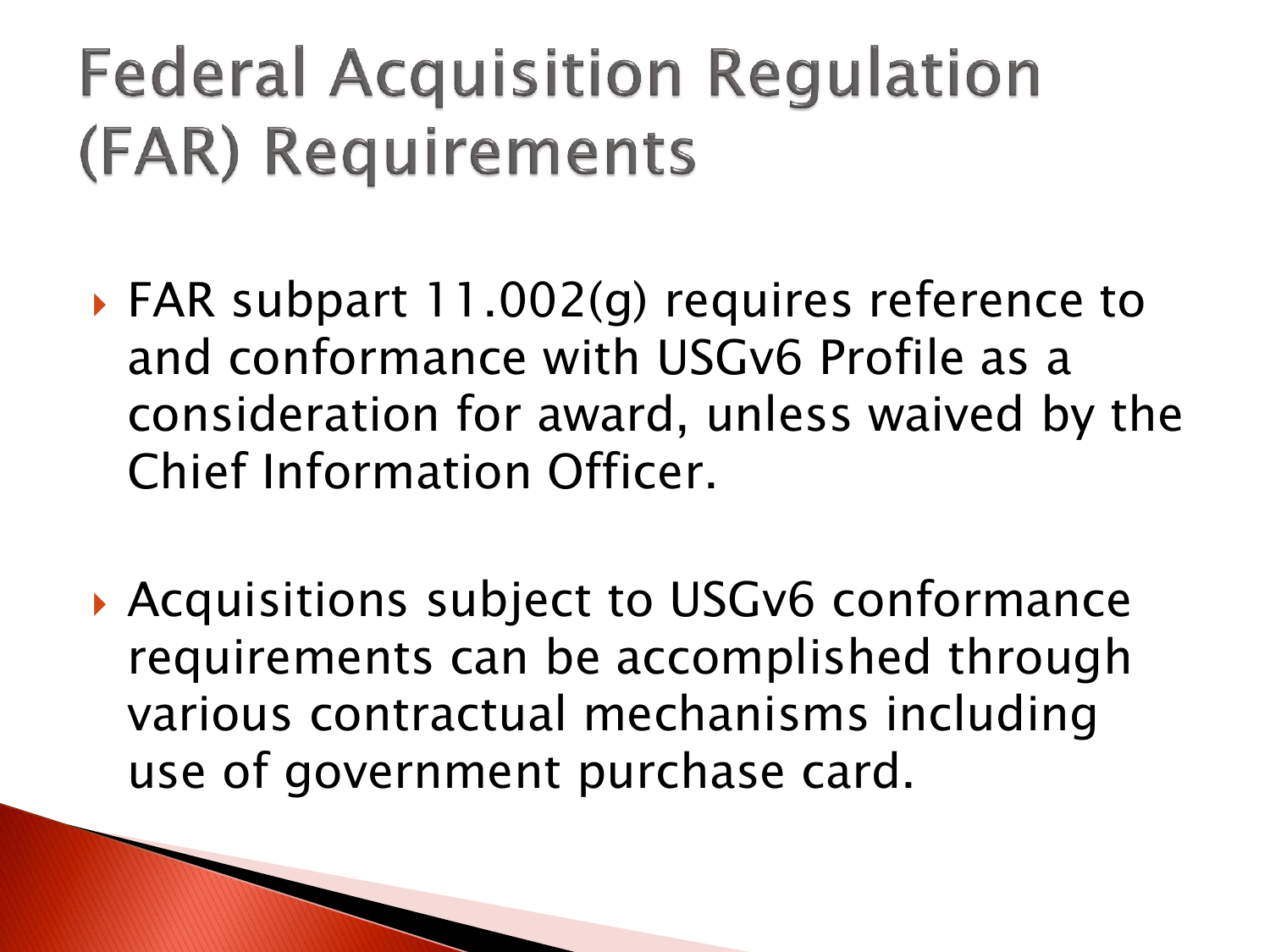## **Conformance Review Processes**

#### For acquisitions through use of purchase card:

- Conformance with USGv6 requirements for PCs and laptops will be ensured through mandatory use of a centralized DOC-wide acquisition vehicle (pending award);
- Conformance with USGv6 requirements for servers, routers, etc. will be added to purchase card guidance and oversight.

The Company of the Company of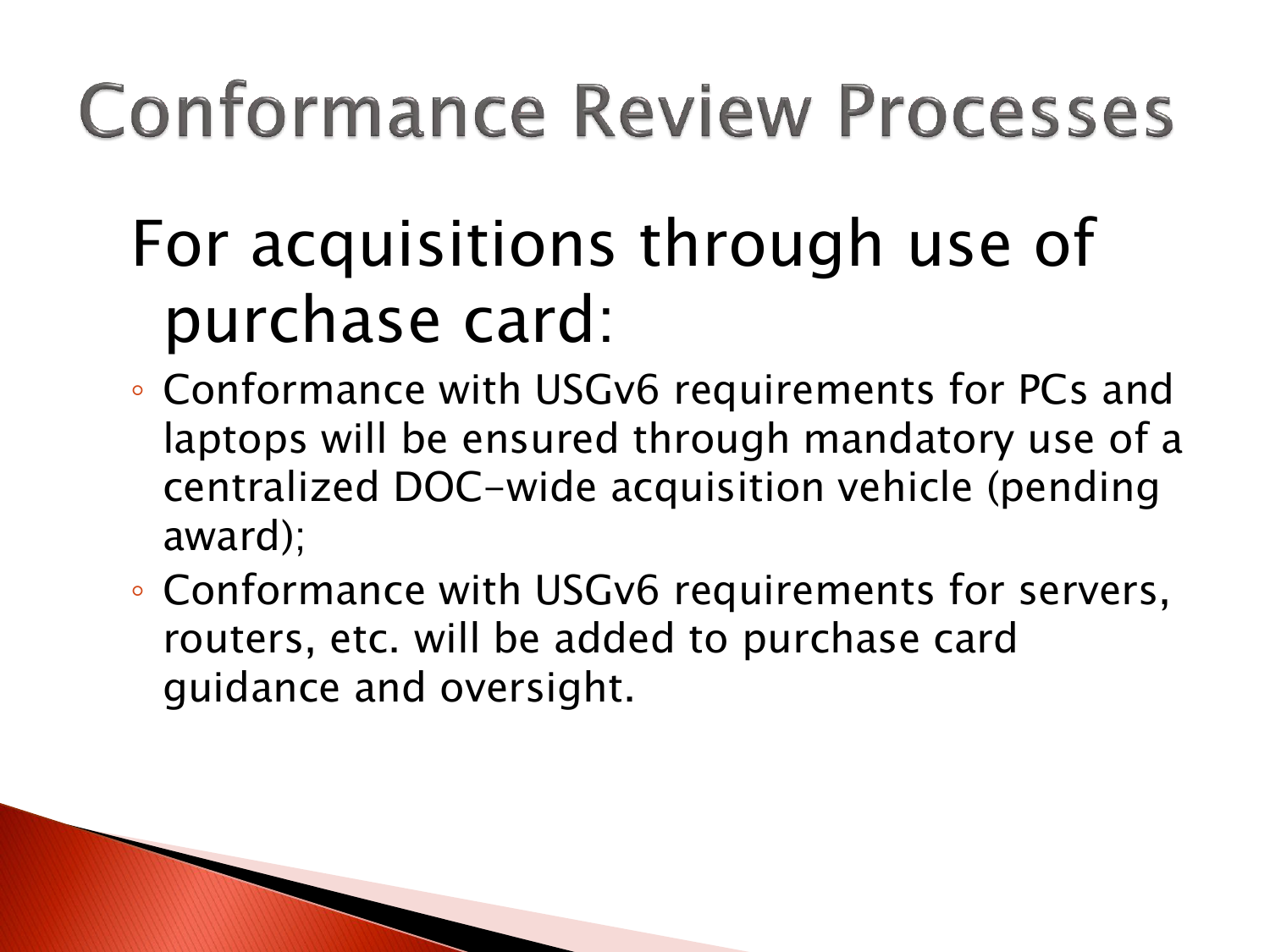### **Conformance Review Processes**  $(Cont'd)$

• For all other acquisitions:

The Company of the Company of

An existing pre-award review document, the  $IT$ Compliance in Acquisition Checklist, has been revised to add consideration of USGv6 requirements. Completion and signature by local OCIO is required prior to solicitation and award of IT contracts/purchase orders.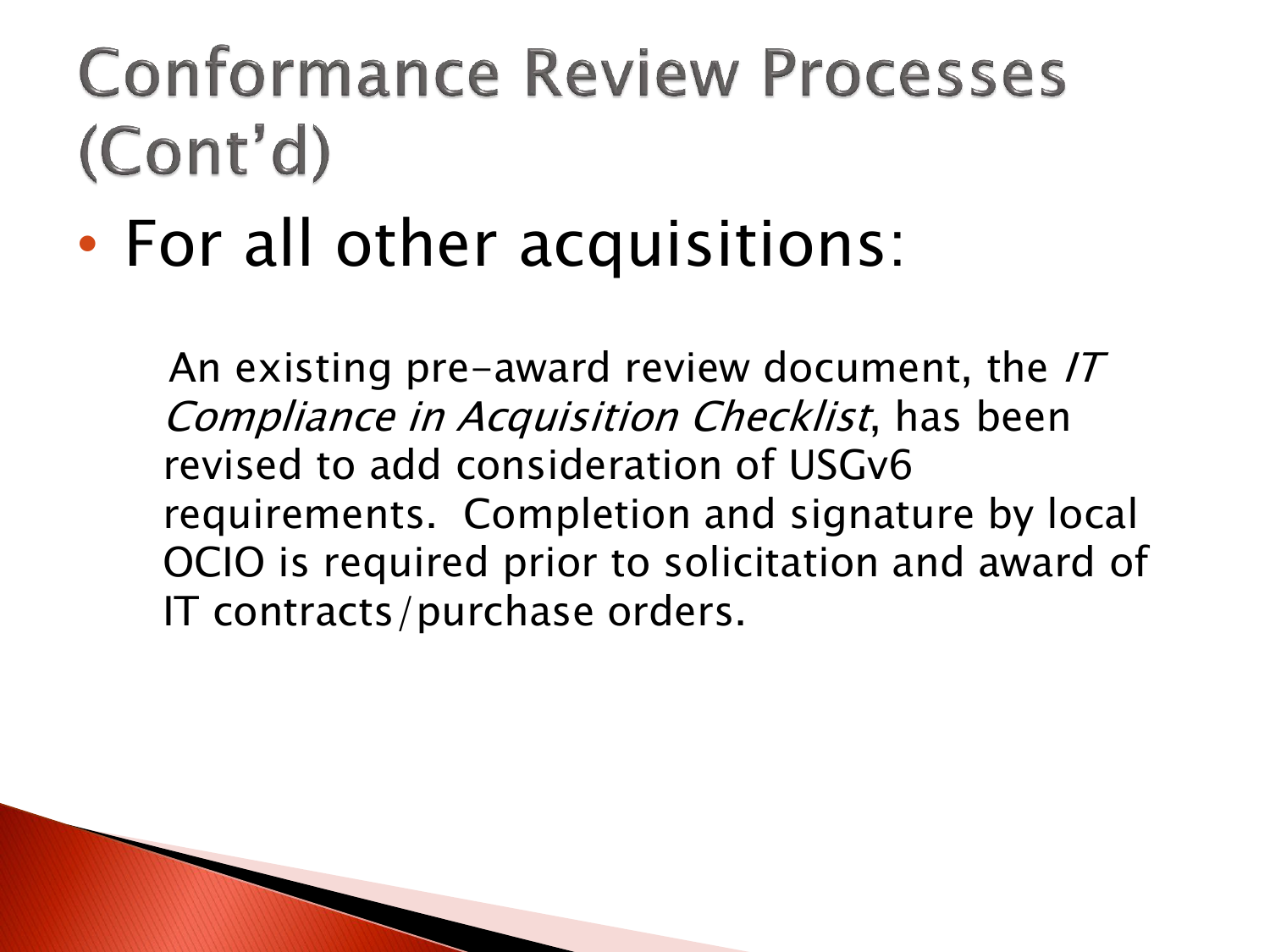## **IT Compliance in Acquisition Checklist Overview**

- ▶ IT Compliance in Acquisition Checklist is comanaged between the Office of the Chief Information Officer and the Office of Acquisition Management and their counterparts at the operating units
- IF Compliance in Acquisition Checklist is a living document
- Current clearances include media sanitization requirements; NIST common security configuration checklists; HSPD-12; USGv6; FIPS 199; and other internal DOC requirements.

The Communication of the Communication